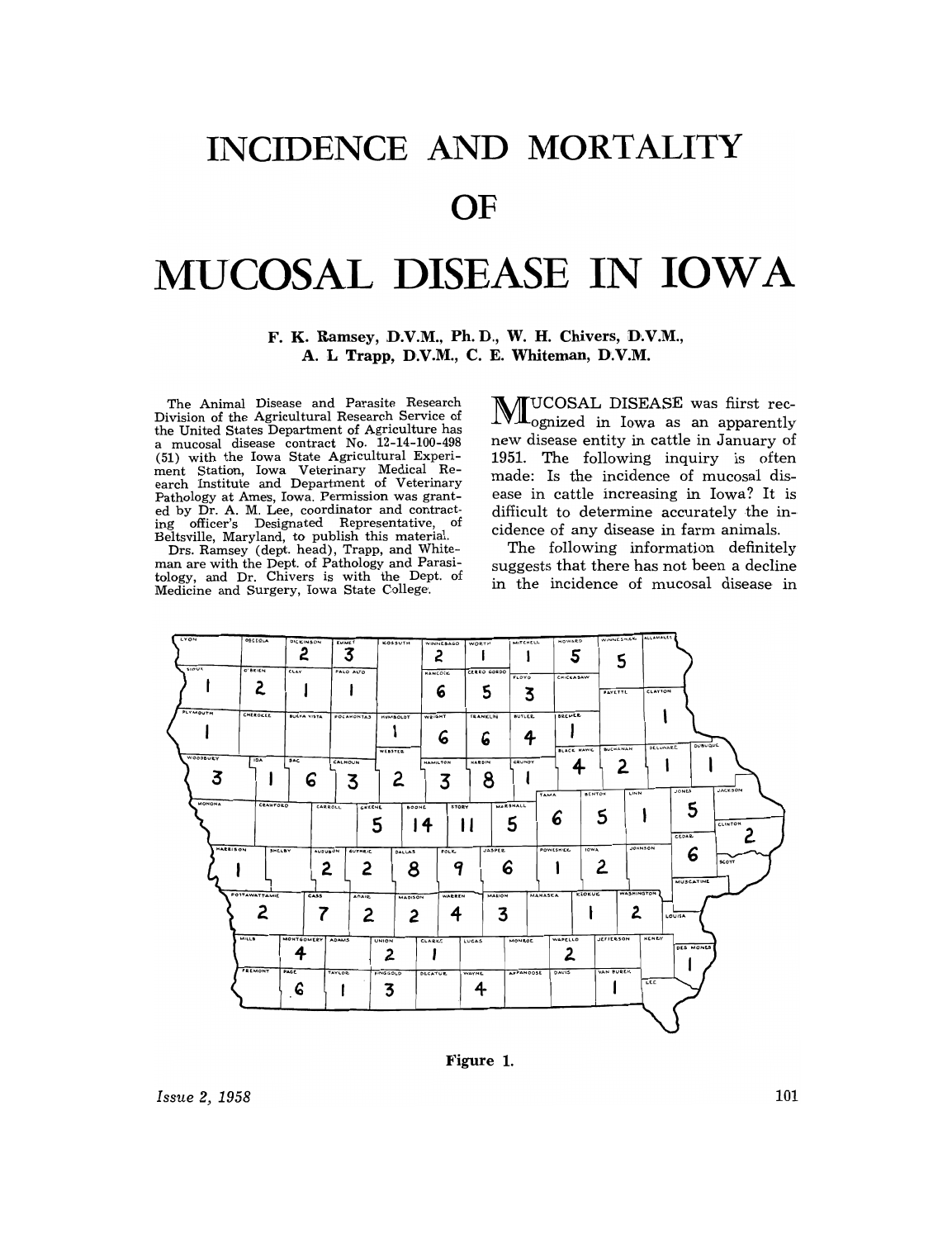Iowa. The information is presented in second figure by a diagonal line means a three columns. The date represents the certain number of deaths occurred out of day the first animal was autopsied in our post-mortem laboratory. In the last column the first figure separated from the

the total number of deaths occurred out of<br>the total number of the herd. Distribution of cases of mucosal disease in Iowa may<br>be noted in Figure 1.

## MORTALITY IN MUCOSAL DISEASE IN IOWA

| Herd                              | Date                              | <b>Deaths</b> | Herd                    | Date                              | <b>Deaths</b> | Herd  | Date                                    | <b>Deaths</b> |
|-----------------------------------|-----------------------------------|---------------|-------------------------|-----------------------------------|---------------|-------|-----------------------------------------|---------------|
| 1                                 | $1 - 26 - 51$                     | 7/70          | 3                       | 2-22-54                           | 3/54          | 29    | 1955                                    | 8/150         |
| 2                                 | $1 - 29 - 51$                     | 1/?           | $\overline{\mathbf{4}}$ | $3 - 10 - 54$                     | 5/42          | 30    | 1955                                    | 3/30          |
| 3                                 | $2 - 21 - 51$                     | 6/?           | 5                       | $3 - 15 - 54$                     | 5/23          | 31    | 1955                                    | 2/100         |
| 4                                 | $2 - 21 - 51$                     | 1/22          | $\bf 6$                 | $3 - 22 - 54$                     | 4/?           | 32    | 1955                                    | 1/28          |
| 5                                 | $4 - 11 - 51$                     | 4/33          | $\overline{7}$          | $3 - 30 - 54$                     | 5/37          | 33    | 1955                                    | 7/30          |
| 6                                 | $4 - 27 - 51$                     | 1/?           | 8                       | $3 - 31 - 54$                     | 9/23          | 34    | 1955                                    | 4/24          |
| 7                                 | $5 - 18 - 51$                     | 3/24          | 9                       | $5 - 8 - 54$                      | 1/?           | 35    | 1955                                    | 8/200         |
| 8                                 | $8 - 3 - 51$                      | 1/?           | 10                      | 5-11-54                           | 12/70         | 36    | 1955                                    | 2/15          |
| 9                                 | $10 - 1 - 51$                     | 6/34          | 11                      | $6 - 4 - 54$                      | 2/17          | 37    | 1955                                    | 1/100         |
| 10                                | $10 - 23 - 51$                    | 4/50          | 12                      | $6 - 5 - 54$                      | 6/?           | 38    | 1955                                    | 1/25          |
| 11                                | $11 - 29 - 51$                    | 5/62          | 13                      | $6 - 9 - 54$                      | 3/?           | 39    | 1955                                    | 2/40          |
| <b>Reports from Veterinarians</b> |                                   |               | 14                      | $7 - 28 - 54$                     | 6/160         | 40    | 1955                                    | 1/25          |
| 12                                | 1951                              | 2/26          | 15                      | $8 - 18 - 54$                     | 1/?           | 41    | 1955                                    | 1/12          |
|                                   |                                   |               | 16                      | $9 - 4 - 54$<br>$\zeta_{\rm c}$ . | 1/?           |       |                                         |               |
|                                   | $\mathbf{TOTAL}$                  | 41            | 17                      | $9 - 21 - 54$                     | 2/?           |       | TOTAL $\ldots \ldots \ldots \ldots 109$ |               |
| 1                                 | $2 - 16 - 52$                     | 1/9           | 18                      | $10 - 1 - 54$                     | 4/27          |       | Cattle from 24 additional               |               |
| 2                                 | $2 - 21 - 52$                     | 2/26          | 19                      | $11 - 13 - 54$                    | 4/?           |       | herds have been necropsied              |               |
| 3                                 | $2 - 22 - 52$                     | 2/29          | 20                      | $12 - 18 - 54$                    | 1/?           |       | at Iowa Veterinary Medical              |               |
| 4                                 | $2 - 23 - 52$                     | 10/37         |                         | <b>Reports from Veterinarians</b> |               |       | Diagnostic Laboratory since             |               |
| 5                                 | $3 - 7 - 52$                      | 1/8           | 21                      | 1954                              | 2/25          | 1951. |                                         |               |
| 6                                 | $3 - 10 - 52$                     | 1/3           | 22                      | 1954                              | 1/50          | 1     | $2 - 11 - 56$                           | 2/?           |
| 7                                 | $3 - 18 - 52$                     | 7/53          | 23                      | 1954                              | 6/150         | 2     | $2 - 12 - 56$                           | 1/100         |
| 8                                 | $5 - 20 - 52$                     | 1/?           | 24                      | 1954                              | 2/60          | 3     | $3 - 12 - 56$                           | 1/?           |
| 9                                 | $9 - 8 - 52$                      | 1/70          | 25                      | 1954                              | 2/25          | 4     | $4 - 23 - 56$                           | 2/?           |
| 10                                | $9 - 24 - 52$                     | 1/52          | 26                      | 1954                              | 1/20          | 5     | $4 - 27 - 56$                           | 4/45          |
| 11                                | $10 - 10 - 52$                    | 1/?           | 27                      | 1954                              | 1/?           | 6     | $5 - 5 - 56$                            | 1/35          |
| 12                                | $11 - 11 - 52$                    | 5/?           | 28                      | 1954                              | 1/20          | 7     | $5 - 23 - 56$                           | 1/?           |
|                                   | <b>Reports from Veterinarians</b> |               | 29                      | 1954                              | 3/80          | 8     | $5 - 28 - 56$                           | 1/?           |
|                                   |                                   |               | 30                      | 1954                              | 2/15          | 9     | $5 - 29 - 56$                           | 1/?           |
| 13                                | 1952                              | 1/40          |                         |                                   |               | 10    | $6 - 9 - 56$                            | 1/?           |
| 14                                | 1952                              | 3/15          |                         | $\mathbf{TOTAL}$                  | 106           | 11    | $8 - 4 - 56$                            | 5/13          |
|                                   |                                   | 37            | 1                       | $1 - 28 - 55$                     | 6/50          | 12    | $9 - 12 - 56$                           | 1/?           |
|                                   | TOTAL                             |               | $\bf 2$                 | $1 - 31 - 55$                     | 3/37          | 13    | $9 - 1 - 56$                            | 5/?           |
| 1                                 | $1 - 12 - 53$                     | 1/?           | $\bf{3}$                | $2 - 3 - 55$                      | 2/?           | 14    | $9 - 28 - 56$                           | 1/?           |
| 2                                 | $2 - 9 - 53$                      | 8/100         | $\bf{4}$                | $2 - 7 - 55$                      | 1/?           | 15    | $9 - 28 - 56$                           | 5/16          |
| 3                                 | $2 - 12 - 53$                     | 4/?           | 5                       | $2 - 14 - 55$                     | 4/            | 16    | $11 - 9 - 56$                           | 3/21          |
| 4                                 | $2 - 21 - 53$                     | 13/55         | $\bf 6$                 | $2 - 17 - 55$                     | 5/?           | 17    | $11 - 18 - 56$                          | 2/50          |
| 5                                 | $4 - 21 - 53$                     | 5/?<br>9/42   | $\overline{7}$          | $2 - 26 - 55$                     | 1/?           | 18    | $12 - 20 - 56$                          | 1/?           |
| 6                                 | $4 - 24 - 53$                     | 12/174        | 8                       | $2 - 28 - 55$                     | 2/ ?          |       | <b>Reports from Veterinarians</b>       |               |
| 7                                 | $5 - 16 - 53$<br>6–12–53          | 4/?           | 9                       | $3 - 4 - 55$                      | 2/42          | 19    | 1956                                    | 2/40          |
| 8<br>9                            | $7 - 14 - 53$                     | 3/?           | 10                      | $3 - 4 - 55$                      | 3/25          | 20    | 1956                                    | 2/15          |
| 10                                | $7 - 20 - 53$                     | 1/?           | 11                      | $3 - 5 - 55$                      | 1/?           | 21    | 1956                                    | 3/25          |
| 11                                | $7 - 27 - 53$                     | 11/56         | 12                      | $3 - 23 - 55$                     | 1/?           | 22    | 1956                                    | 3/20          |
| 12                                | $9 - 12 - 53$                     | 1/?           | 13                      | $3 - 28 - 55$                     | 1/55          | 23    | 1956                                    | 8/200         |
| 13                                | $9 - 14 - 53$                     | 33/96         | 14                      | $3 - 29 - 55$                     | 2/?           | 24    | 1956                                    | 2/?           |
| 14                                | $9 - 25 - 53$                     | 3/8           | 15                      | $3 - 29 - 55$                     | 1/?           | 25    | 1956                                    | 3/?           |
| 15                                | $12 - 4 - 53$                     | 12/75         | 16                      | $3 - 29 - 55$                     | 1/?           | 26    | 1956                                    | 6/80          |
| 16                                | $12 - 19 - 53$                    | 1/?           | 17                      | $4 - 6 - 55$                      | 12/?<br>1/?   | 27    | 1956                                    | 2/42          |
| 17                                | $12 - 29 - 53$                    | 9/27          | 18                      | 4-30-55                           | 3/?           | 28    | 1956                                    | 1/35          |
|                                   | <b>Reports from Veterinarians</b> |               | 19                      | $7 - 2 - 55$<br>$8 - 4 - 55$      | 3/?           | 29    | 1956                                    | 2/50          |
|                                   |                                   |               | 20<br>21                | $8 - 25 - 55$                     | 1/?           | 30    | 1956                                    | 3/70          |
| 18                                | 1953                              | 2/40          |                         | $9 - 8 - 55$                      | 2/?           | 31    | 1956                                    | 3/110         |
| 19                                | 1953                              | 2/30          | 22<br>23                | $9 - 15 - 55$                     | 3/17          | 32    | 1956                                    | 1/20          |
| 20                                | 1953                              | 1/20<br>2/20  | 24                      | $11 - 2 - 55$                     | 2/?           | 33    | 1956                                    | 1/40          |
| 21                                | 1953                              | 2/40          | 25                      | $11 - 24 - 55$                    | 1/?           |       |                                         | 80            |
| 22                                | 1953                              |               | 26                      | $12 - 6 - 55$                     | 1/?           | TOTAL |                                         |               |
|                                   |                                   | 139           |                         |                                   |               | 1     | $1 - 11 - 57$                           | 4/37          |
| TOTAL                             |                                   |               |                         | <b>Reports from Veterinarians</b> |               | 2     | $1 - 22 - 57$                           | 1/9           |
| 1                                 | $1 - 7 - 54$                      | 2/52          | 27                      | 1955                              | 2/25          | 3     | $1 - 22 - 57$                           | 1/9           |
| $\mathbf 2$                       | $2 - 17 - 54$                     | 9/18          | 28                      | 1955                              | 1/10          | 4     | $1 - 26 - 57$                           | 2/40          |

102 *Iowa State College Veterinarian*